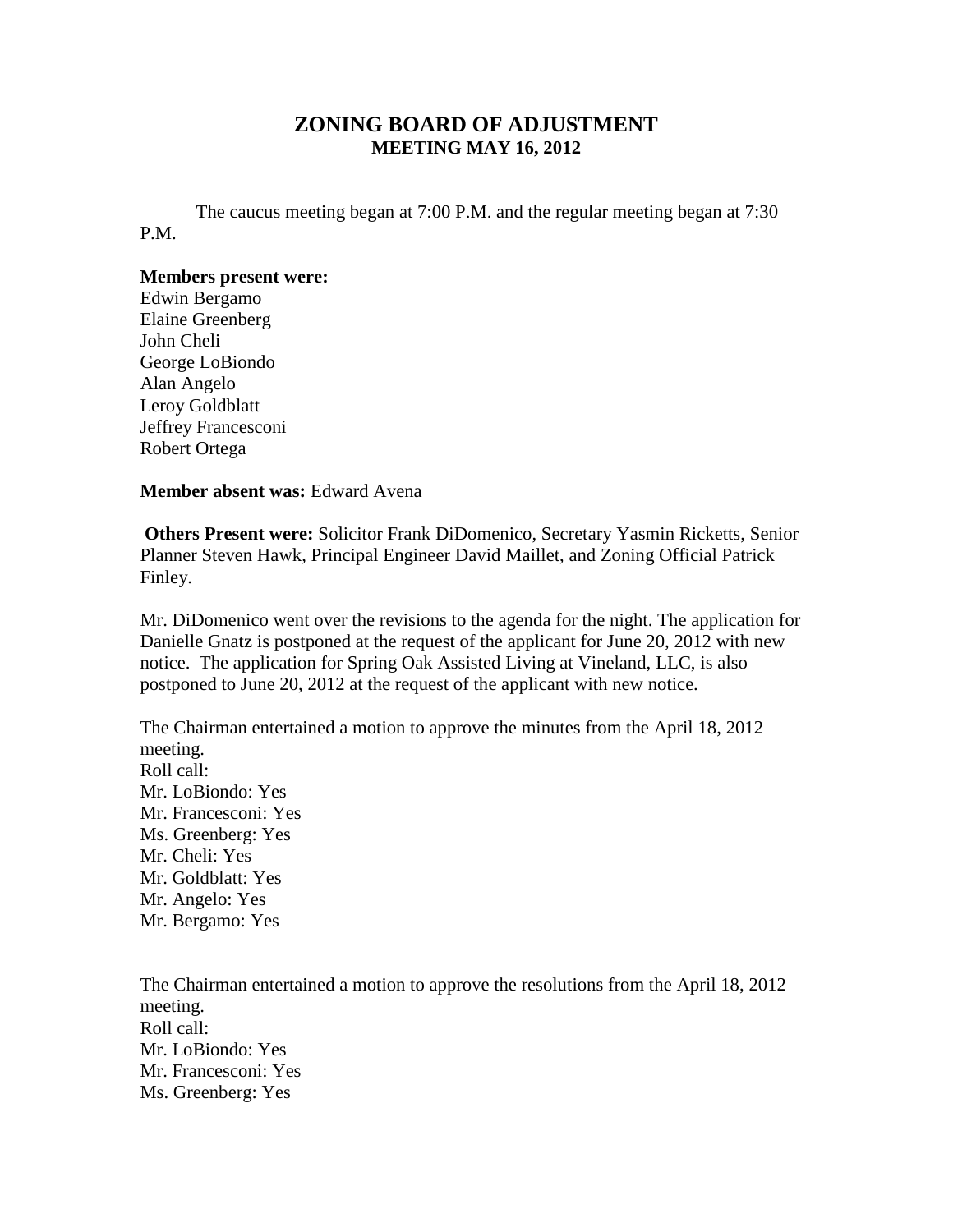Mr. Cheli: Yes Mr. Goldblatt: Yes Mr. Angelo: Yes Mr. Bergamo: Yes

Applicant- **Ruth Solano,** 2506 N. East Avenue, Block 909, Lot 16, Zone A-5. The applicant testified on her own behalf. She is requesting 30' side yard setback vs. 40' required for an attached garage. The garage will be for personal use only.

Chairman entertained a motion to close the public hearing. Roll call: Mr. LoBiondo: Yes Mr. Francesconi: Yes Ms. Greenberg: Yes Mr. Cheli: Yes Mr. Goldblatt: Yes Mr. Angelo: Yes Mr. Bergamo: Yes

Mr. Cheli made a motion to approve the application for 30' side yard setback. Roll call: Mr. LoBiondo: Yes Mr. Francesconi: Yes Ms. Greenberg: Yes Mr. Cheli: Yes Mr. Goldblatt: Yes Mr. Angelo: Yes Mr. Bergamo: Yes

Application was **granted**.

Applicant- **RER Reality, LLC,** 502 N. Delsea Drive, Block 2104, Lot 98, Zones B-3/R-2. Mr. Ortega sat in place for Mr. LoBiondo because of a conflict. The applicant was represented by A. Steven Fabietti, Esq., and they were seeking a "D" variance with preliminary and final major site plan approval to allow construction of an addition to a building of 4,053 square feet. It is a single story structure that will serve as a drop off facility, service write up, customer waiting, and restroom facilities. Additionally there are some sidewalks and lighting that will be added to the site as well. The property is on a split zone B-3 and R-2, so it triggers the variance. All of the construction is entirely located in the B-3 zone. Mr. Fabietti went over the Planner's report from May 9, 2012 that was provided. Item #2 describing the use of the addition, there will be service and customer waiting services as well. Item #4, the temporary sales trailer will be used during construction and will be removed at the completion of construction. Item #6, existing stone drive, they will be seeking a waiver for that and allow to continue. Item #7, they are seeking a waiver for parking space width and depth. Item #8 existing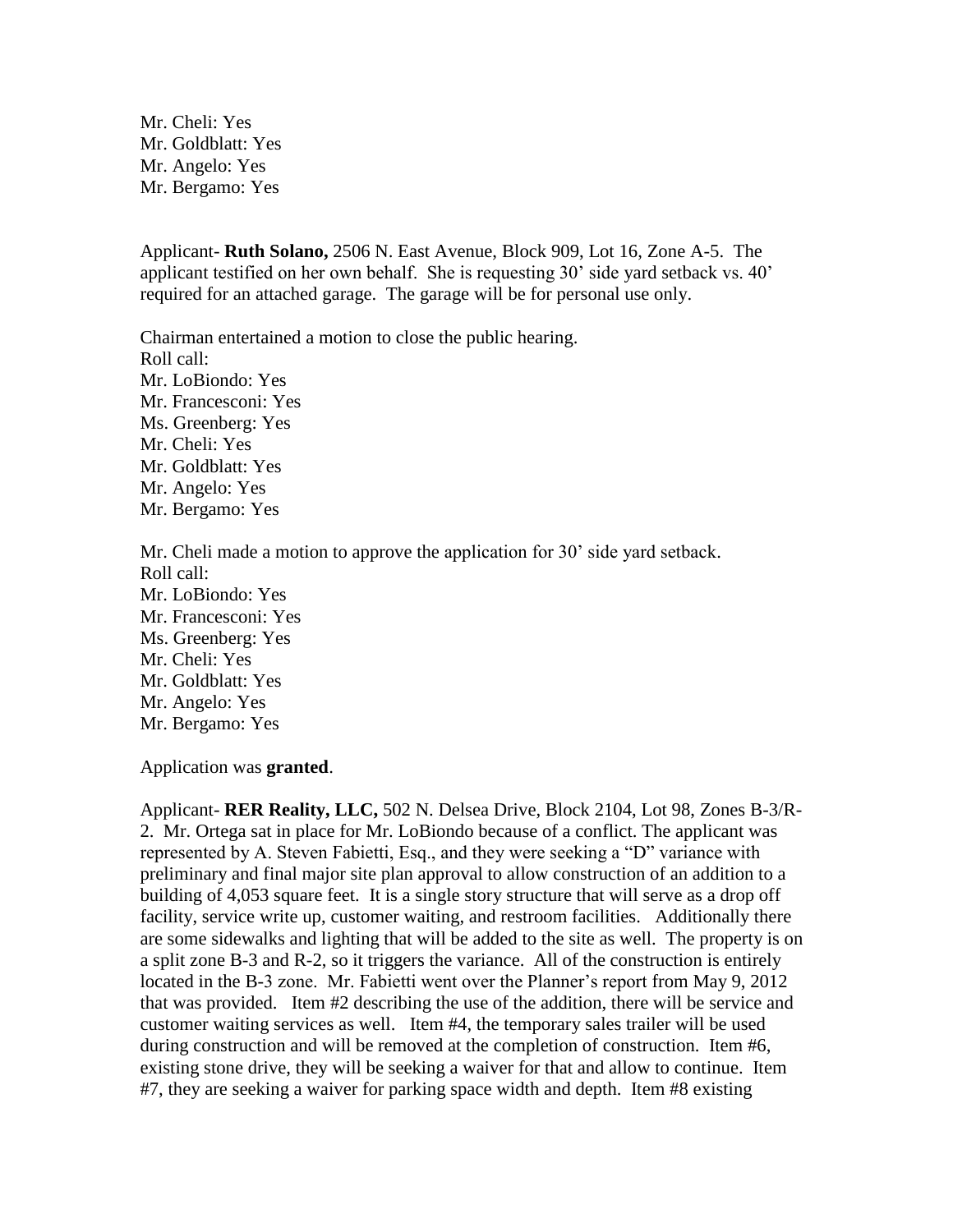impervious lot coverage 65% vs. 50% maximum allowed, they are seeking a variance for that. Item #9, they want to amend the application to increase the number of display spaces from 125 to 144. Item #10, there are no new fences proposed. There building sign will be updated and some directional signs added. Item #11, they will address the storm water drainage.

Mr. Hawk explained that the applicant submitted the truck turning template after the initial submission. It has to be part of the perfected plan, and it can be made subject to the review of the Engineering Division.

Mr. Andrew Hogg, Professional Engineer, testified on behalf of the applicant. He explained that the expansion of the building is adjacent to the existing structure. It is not changing the existing truck pattern that is there today. The only improvement is well away from the main driveway. The proposed building of the site will have a drop off area indoors. There will be no grading change on the site.

Mr. Bergamo wanted to know if parking spaces had to be created elsewhere or if there was a surplus prior.

Mr. Fabietti explained that they are taking the number shown on the plan as submitted and designating more display purposes. There are some excess stalls that are for general employees. Nothing will impact the storm water drainage. Item #14, this property is serviced by public sewer and will show that on the perfected plan. Mr. Hawk explained that the wetlands protection of the ordinance states that if you store or have certain materials on a site that you then have to have an environmental impact statement. They would be attesting that they do not meet those thresholds. Mr. Hogg explained that this addition also adds an improved measure of preventing possible hazardous materials by having it covered. He also wanted item #6 clarified. The plan should be changed to reflect existing stone landscaping area.

Mr. Fabietti explained that the Engineering Report dated May 7, 2012, there has been discussion regarding storm water management issues that exist in the vicinity of this property. The construction is not creating any new impervious coverage and nothing is going to impact the drainage. The notation on the plan indicated that there is a possible easement that the NJDOT has an underground pipe that leads out to an unimproved and in its natural state drain. The Engineering Department has asked the applicant to clarify the existence of that easement. In 1992, the NJDOT instituted condemnation proceedings documented in Cumberland County Superior Court, and they took this particular easement for drainage purposes off of Delsea Drive. They have portions of that paperwork that defines the easement area but no documents in the County Clerk's office that show up in a title report. They have gone back to the law firm that was involved in those proceedings to seek the information that is needed, and request an OPRA through the NJDOT. That also speaks to comment #5.

Mr. Hogg explained that customers will drive into the site through Delsea Drive, pass the first entrance, and turn into the second entrance drop off area. There are also providing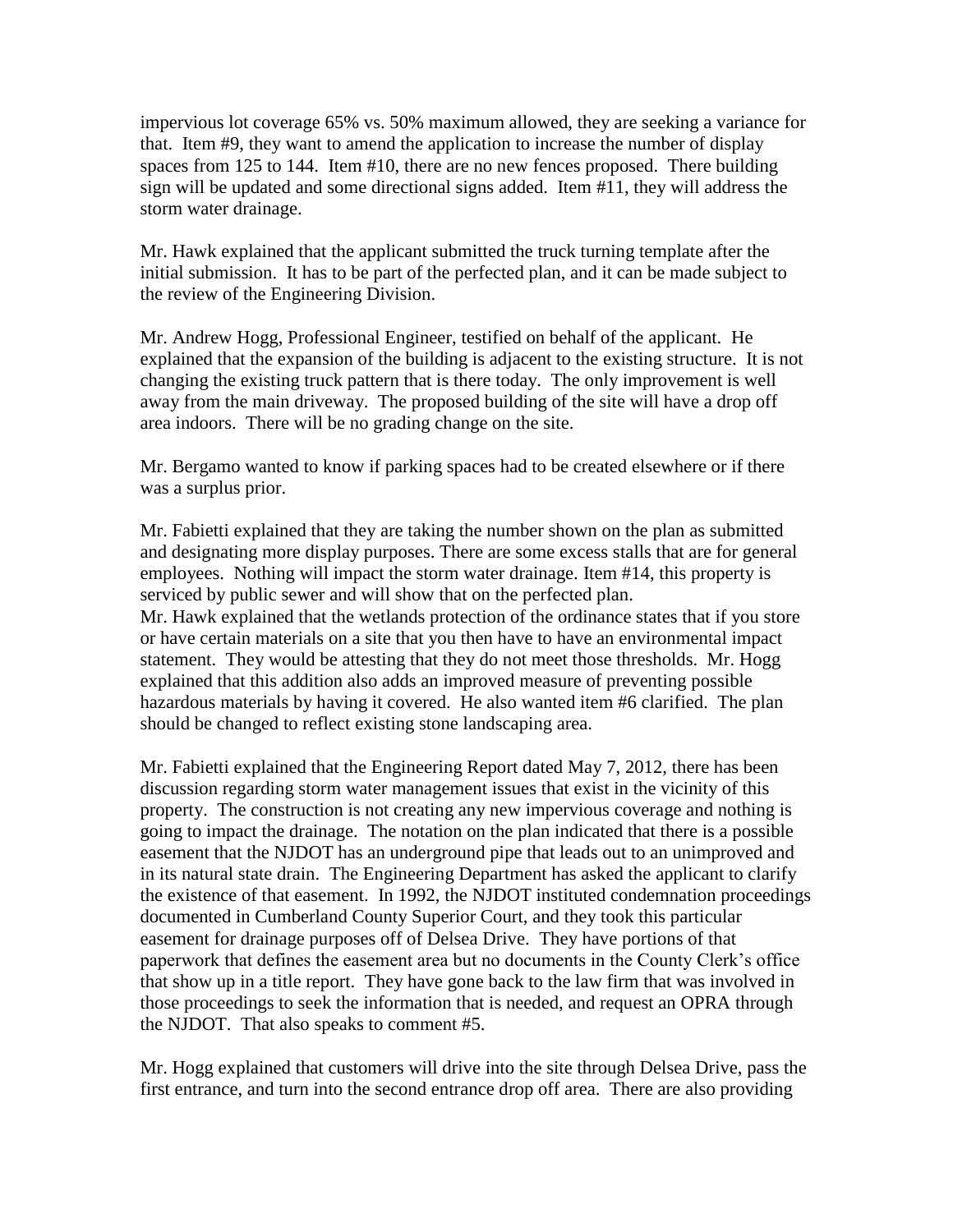handicapped customer parking in front of new façade and show room. There will be no improvements to the access of Delsea Drive access proposed. In addition, six parking stalls are adjacent to the parking area. They decided to designate for new vehicle delivery for customers. That addresses comments 6, 7, and 8. Comments 10, there is no graving change.

Chairman entertained a motion to close the public hearing. Roll call: Mr. Ortega: Yes Mr. Francesconi: Yes Ms. Greenberg: Yes Mr. Cheli: Yes Mr. Goldblatt: Yes Mr. Angelo: Yes Mr. Bergamo: Yes

Mr. Angelo made a motion to approve the application. Roll call: Mr. Ortega: Yes Mr. Francesconi: Yes Ms. Greenberg: Yes Mr. Cheli: Yes Mr. Goldblatt: Yes Mr. Angelo: Yes Mr. Bergamo: Yes

Application was **granted**.

Applicant- **Fernanda Kaspar,** 2135 E. Landis Avenue, Block 4401, Lot 5, Zone R-4. The applicant testified on her own behalf. Her request was to maintain the main house, the four units attached to the annex, and they will be removing the bungalow.

Mr. DiDomenico wanted to know how many uses where in the main house.

Ms. Kaspar explained that there was one use, and four in the annex.

Ms. Kaspar explained that they were removing the bungalow. Three of the units are occupied, and the main house is unoccupied.

Mr. Bergamo wanted to know if the bungalow is occupied.

Ms. Kaspar stated that she was waiting on an eviction for the bungalow.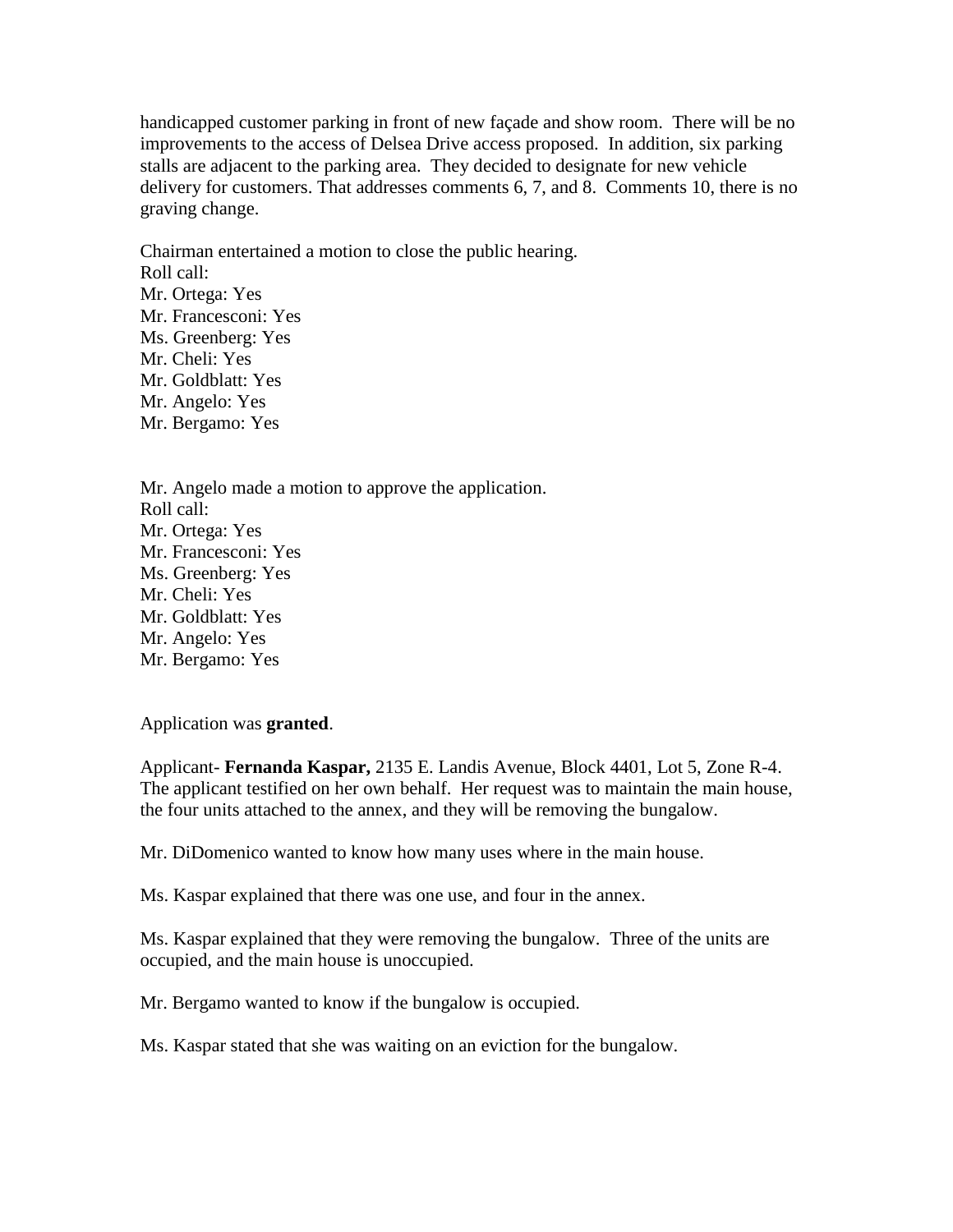Nicholas Marino, Engineer, testified on behalf of the applicant. He explained that he went into the main house and the units. The four units will be in the annex and the main house. According to Mr. Finley's letter, the legal amount of pre-existing non – conforming configuration of the property is at five units. Currently there are seven units, so the intent is to reduce the number down to five. It is unclear why a variance is needed. They will be combining two units into one in the annex.

Mr. DiDomenico wanted to know if there was sufficient parking.

Mr. Marino stated that he has not analyzed it yet.

Mr. Bergamo wanted to know if there was an affirmation permitting five units.

Mr. Finley explained that code enforcement does yearly inspections on all of the rental units in the city. He made the determination of the number of units by the amount of registered and the main house. It was pieced together by previous applications and plans submitted that have been accepted by the city in the past. Zoning permits have been issued and Ms. Kaspar has been before the board in the past. Total units are the main house, three in the annex, and the bungalow.

Mr. Finley explained that the physical plan still has seven possible units. It has to be cleared up now, so that there are not any issues in the futures. It is not currently complaint. The annex could be five apartments right now, the main house, and the bungalow. Walls should be moved and units should be combined in the annex. They will be reduced by eliminating one in the annex, and one in the bungalow.

Mr. Bergamo wanted to know what would be compliant to not require an appearance before the board.

Mr. Finley explained that if Ms. Kaspar would have complied changing the annex to three units, and the main house. He also wants the board to clarify the number of legal units on the property. Ms. Kaspar explained in the past that the bungalow was in very bad shape.

Mr. Bergamo wanted to know what Ms. Kaspar's justification to allow the units that are proposed. The main house is a given. She has to give the board the amount of units that she wants. She cannot bargain on the amount of units.

Mr. Ortega explained that the application is before them with the possibility of seven units, and they have to decide what would make the property compliant.

Ms. Kaspar explained that she wanted to back before the board with legal representation.

Mr. DiDomenico explained that there are neighbors that have waited to be heard.

Ms. Kaspar wanted to know if she could submit letters from her neighbors.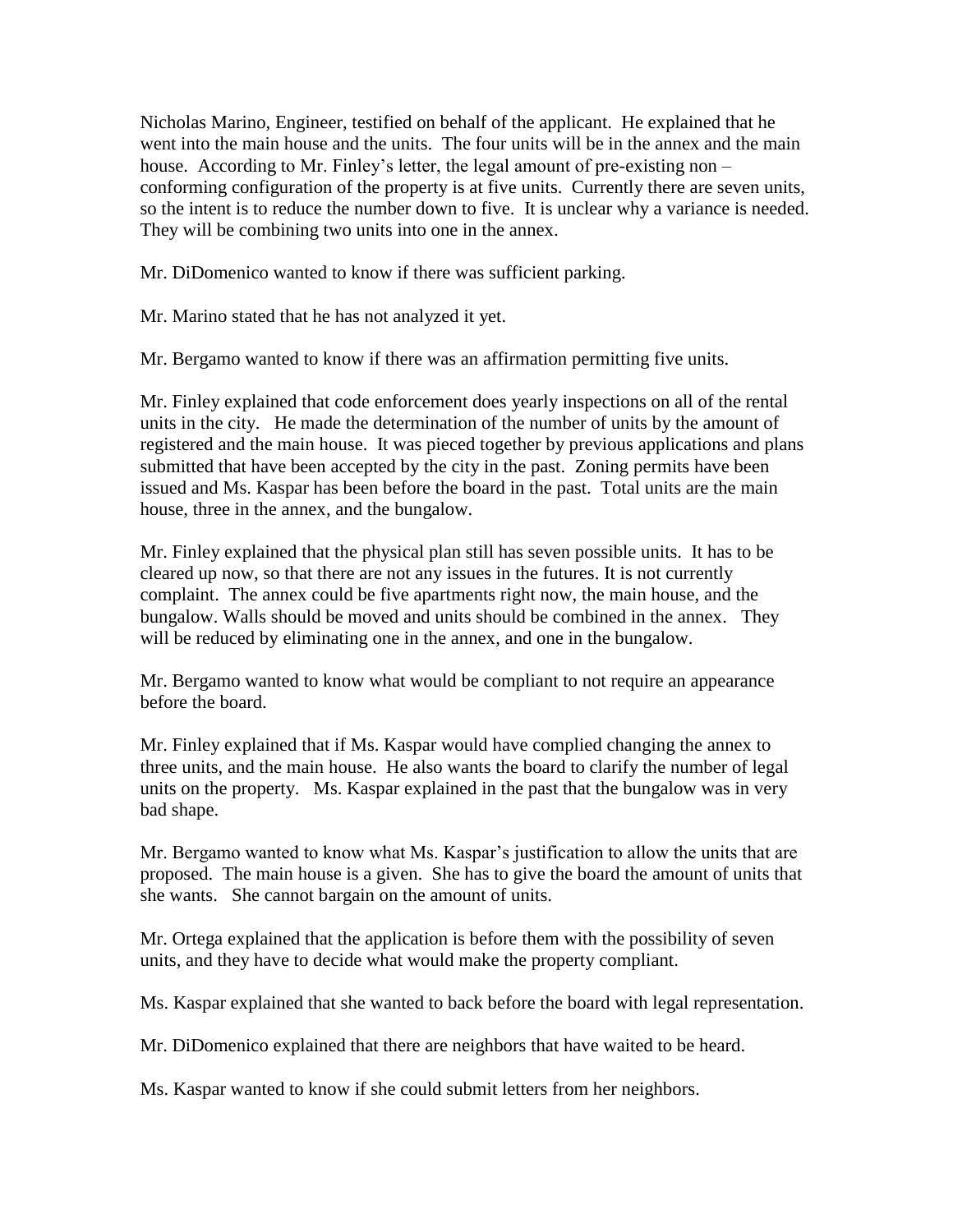Mr. DiDomenico explained that they could not accept letters because it was considered hearsay and they could not be questioned.

Mr. Francesconi wanted to know exactly how many units were being proposed.

Ms. Kaspar explained that she was proposing five units because she is demolishing the bungalow.

Mr. Frances Ruess, 2046 E. Landis Avenue, testified in opposition of the application. The application is unique and it was not pro development. The prior application was for a subdivision and use variance. The applicant then received a violation from the city. The applicant then filed an application before the board seeking a use variance, or a determination of a pre-existing non-conforming use as well as a subdivision. The application was continued for several months, and then it was dismissed. The city then followed up on enforcement and the applicant was given time to apply again before the board. Ms. Kaspar has not been able to prove her case to the board with proof.

Mr. Robert Odorizzi, 2076 E. Landis Avenue, testified in opposition of the application. He agrees with Mr. Ruess, and he too has pre-existing use on his property. He would not be able to do whatever he wanted. The original house was built in the 1940's with servant's quarters, maid's quarters, and nanny's quarters. There was also a doctor's office on the lower portion, and a suite above that that for Ms. Kaspar to live. To his knowledge, anything else that has been done was done illegally. He does not have any objections to family members living on the property. He does have a problem with the units being rented out. It is a determent to the neighborhood because of cops and noise.

Mr. John Kee testified on behalf of the applicant. He currently resided in the bungalow. The property has been the same since the 1960's. There are never any people in the front yard. There is over an acre of land, and everything is done in the rear.

Mr. Stephen Raun, 2117 E. Landis Avenue, testified on behalf of the applicant. He does not have any problems with the property, and it has always been quiet.

Fernanda Kee, resides on the property, testified on behalf of the applicant. She is Ms. Kaspar's daughter. The house was built in 1939, and the bungalow was there before the main house was built. The property is all connected with the exception of the bungalow. It is the main house, a terrace that has an office, and connected to a garage. The upper level was specifically built for her parents, and she was born in that apartment in 1957. In the lower level units, the front was there when it was originally built. A unit on the side of that was also used as a rental. There was a unit built in the garage. The apartment upstairs was two apartments. The units in the upper level can easily be combined, and made into one unit. She has lived in the upper level since 1979.

Mr. Bergamo explained that they are trying ascertain what is being requested. Ms. Kaspar is under the assumption that she can move the units around, and it does not work that way. The board needs clarification.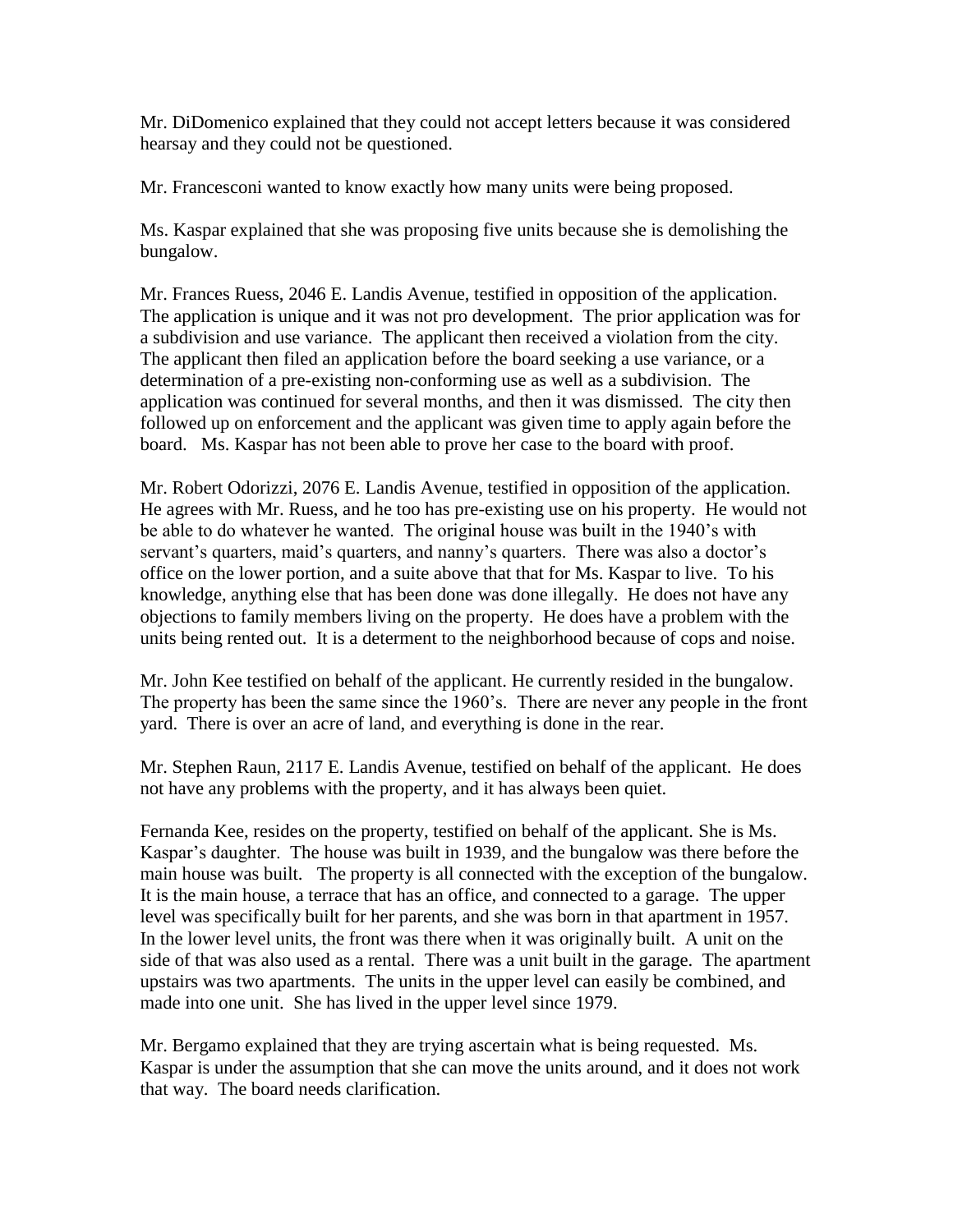Ms. Kee explained that her mother is confused because she has been billed for four sewage units including the main house.

Mr. Bergamo explained that the board does not determine who resides on the property.

Joseph Kaspar, testified on behalf of the applicant. He explained that there are four sewer connections and a separate connection for the bungalow. They are requesting for the use of the main house, three in the annex, and to repair and keep the bungalow.

Mr. Finley explained that the number of bedrooms would also be determined.

Mr. Bergamo wanted to know if Ms. Kaspar still wanted a continuance to obtain legal counsel.

Ms. Kaspar explained that she wanted to finish the hearing.

Chairman entertained a motion to close the public hearing. Roll call: Mr. LoBiondo: Yes Mr. Francesconi: Yes Mr. Ortega: Yes Mr. Cheli: Yes Mr. Goldblatt: Yes Mr. Angelo: Yes Mr. Bergamo: Yes

Mr. LoBiondo made a motion to deny the application. Roll call: Mr. LoBiondo: Yes Mr. Francesconi: No Mr. Ortega: Yes Mr. Cheli: Yes Mr. Goldblatt: Yes Mr. Angelo: No Mr. Bergamo: No

Mr. Angelo made a motion to approve the application. Roll call: Mr. LoBiondo: No Mr. Francesconi: Yes Mr. Ortega: Yes Mr. Cheli: Yes Mr. Goldblatt: Yes Mr. Angelo: Yes Mr. Bergamo: Yes